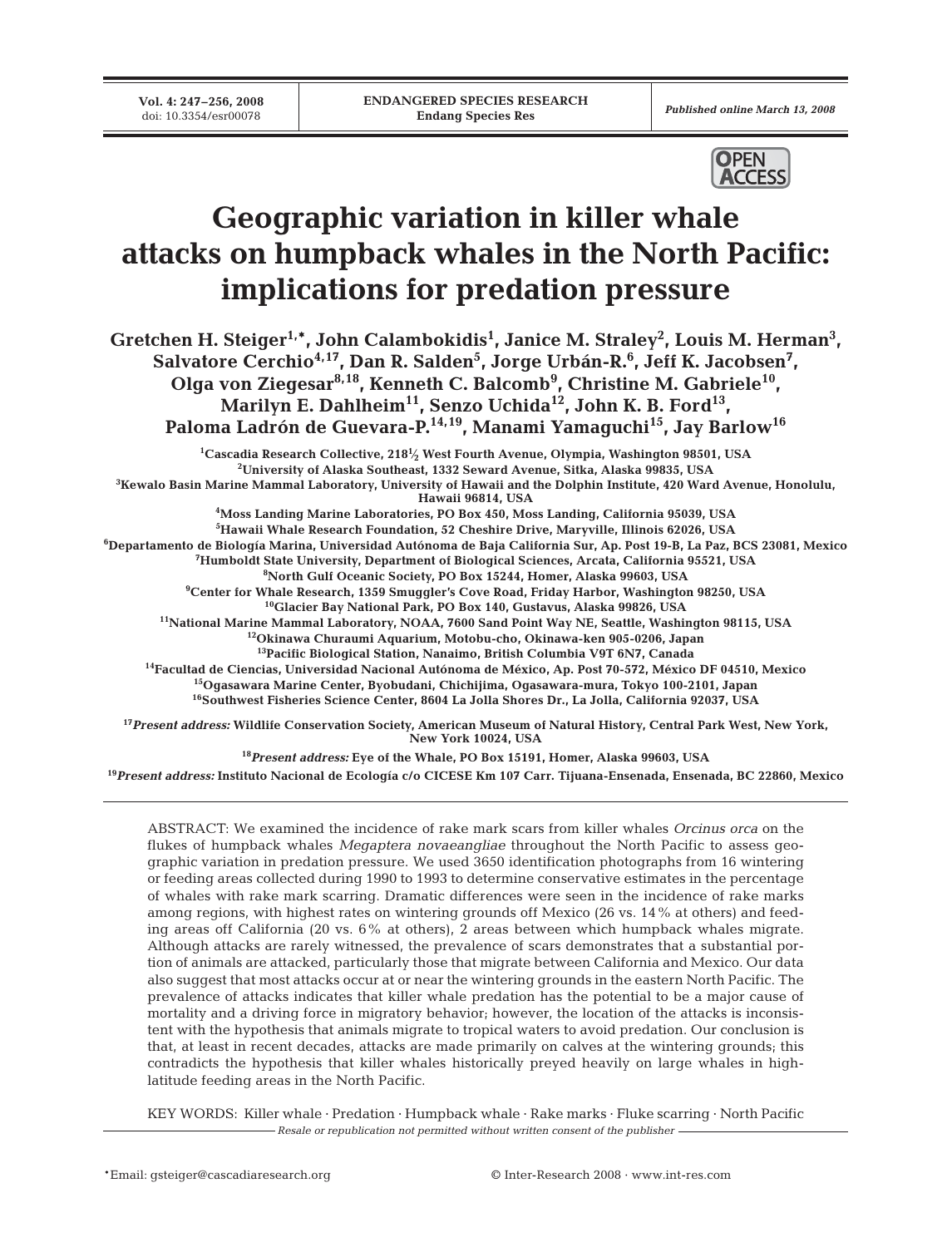# **INTRODUCTION**

There has been considerable recent debate about the role of killer whale *Orcinus orca* predation on marine mammal populations in the North Pacific Ocean. Springer et al. (2003) suggest that the depletion of large whales during commercial whaling forced killer whales to prey more heavily on smaller marine mammals, thus triggering the sequential collapse of harbor seal *Phoca vitulina*, northern fur seal *Callorhinus ursinus*, Steller sea lion *Eumetopias jubatus*, and sea otter *Enhydra lutris* populations in the northern North Pacific and southern Bering Sea. This predation hypothesis assumes that large cetaceans were an important prey item of killer whales and that this predation occurred predominantly at their high-latitude feeding areas.

Killer whales have long been known to prey on marine mammals; Scammon (1874) recorded them feeding on gray whales *Eschrichtius robustus* in the mid-1800s. While attacks on large whales have been documented (Baldridge 1972, Whitehead & Glass 1985, Flórez-González et al. 1994, Goley & Straley 1994, George & Suydam 1998, Pitman et al. 2001, Ford et al. 2005), such observations are infrequent. Jefferson et al. (1991) summarized accounts of killer whales attacking or harassing 20 species of cetaceans, including humpback whales. Not all killer whales in the North Pacific attack marine mammals; 3 forms have been described, only one of which, colloquially termed 'transient,' preys upon marine mammals (Baird & Dill 1996, Ford et al. 1998).

Avoidance of predation by killer whales has been suggested to be the driving force behind the evolution of large whale migrations to low-latitude wintering grounds (Corkeron & Connor 1999). This migration hypothesis and the predation hypothesis (Springer et al. 2003) described above remain controversial and are the subject of continuing debate (Clapham 2001, Connor & Corkeron 2001, Williams et al. 2004, DeMaster et al. 2006, Mizroch & Rice 2006, Mehta et al. 2007, Reeves et al. 2007, Wade et al. 2007). An underlying question in these hypotheses is whether the killer whale predation was significant enough to have affected the behavior of large whale populations on an evolutionary time scale. Alternately, killer whales may have scavenged large whale carcasses as an artifact of commercial whaling operations (Whitehead & Reeves 2005).

Part of the problem in resolving these debates is the dearth of data on killer whale predation, with no direct evidence of the level of predation on large cetacean species. Because successful killer whale attacks are rarely witnessed, we examined evidence of non-lethal attacks by killer whales on large cetaceans discernable from parallel rake marks on the flukes from photoidentification studies. Rice & Wolman (1971) suggested that these rake mark scars are found predominantly on the flukes and flippers of whales because the killer whales seize these areas in an attempt to immobilize and drown their prey. Such marks have been reported for a number of large cetacean species (Rice & Wolman 1971, Katona et al. 1988, Kraus 1990, George et al. 1994, Naessig & Lanyon 2004). A recent study matching dentition patterns to scars has confirmed the longheld belief that such rake marks originate from killer whales (Mehta 2004). Off eastern Australia, about 17% of humpback whales had rake mark scarring from killer whales; most of these scars appeared to have been acquired when the humpbacks were young (Naessig & Lanyon 2004).

Photographs of the ventral sides of the flukes have been used to individually identify humpback whales for decades (e.g. Katona et al. 1979). Photo-identification studies of humpback whales in the North Pacific have revealed much about migrations, population structure and abundance (e.g. Darling & McSweeney 1985, Baker et al. 1986, Cerchio et al. 1998, Calambokidis et al. 2000, 2001, Urbán-R. et al. 2000, Calambokidis & Barlow 2004).

The population structure of humpback whales in the North Pacific is complex (Calambokidis et al. 2001). While humpback whales in this ocean demonstrate a high degree of site fidelity to specific feeding areas (from southern California to the Aleutian Islands and eastern Russia), feeding aggregations comprise animals from different wintering regions. Similarly, whales at wintering grounds (off Japan, Hawaii, mainland Mexico, Revillagigedo Archipelago and Central America) consist of whales from different feeding areas (Calambokidis et al. 2001).

We provide a large-scale overview of the incidence of scarring from killer whale attacks on humpback whales using an extensive sample of 16 wintering and feeding areas throughout the North Pacific basin. These data present a measure of regional differences in the rate of killer whale attacks on humpback whales and provide the best insights available on killer whale predation on humpback whales throughout the North Pacific. We use these analyses to address the effect of killer whale predation on humpback whales in the North Pacific and discuss implications for predation pressure in this ecosystem.

# **MATERIALS AND METHODS**

A total of 6414 humpback whale fluke photographs taken between 1990 and 1993 were compiled from summer feeding and winter breeding areas in the North Pacific. Feeding areas sampled included the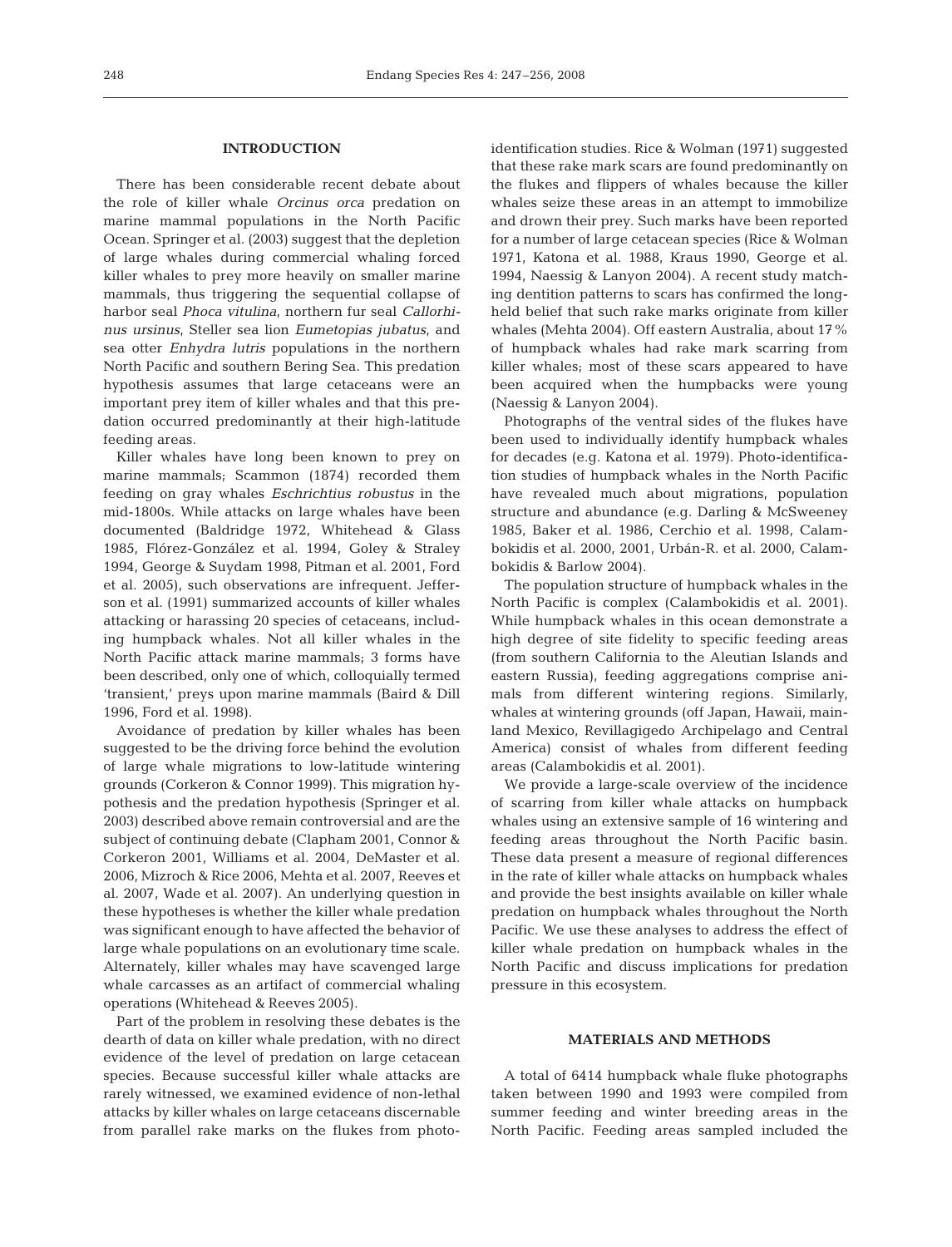coastal waters (offshore to approx. 50 nm) from southern California (32° N) to Prince William Sound (61° N) and as far west as the eastern Aleutian Islands (167° W); wintering regions included areas off Mexico (Baja, mainland Mexico and Revillagigedo Archipelago), Hawaii (Island of Hawaii, Maui and Kauai) and Japan (Okinawa and Ogasawara) (Fig. 1). The recently described wintering ground off Central America (Calambokidis et al. 2000) was not sampled at the time of this study. Our sample included all known feeding areas except those in the western Aleutian Islands and off Russia (not sampled at the time of this study). All photographs were graded and selected based upon quality criteria to evaluate the proportion of the fluke that was visible, fluke angle (i.e. how perpendicular it was to the water), the lateral angle of the photographer, the sharpness and grain, fluke size on the print, and the photographic quality (lighting, exposure and contrast) (Calambokidis et al. 2001). Photographs that did not meet our quality criteria were rejected. The entire sample of photographs was graded by one of 2 coders, both coded together using an archetype of each rake mark category.

In total, 3650 photographs of excellent quality were coded for the presence of killer whale rake marks (Table 1). This sample represented the best photograph of each individual whale from each area for each year. We allowed an individual animal to be represented in multiple regions (to avoid excluding it from a region) or in multiple years within a region because, in a few cases, the scar code was different either due to the rare instance of an individual that was attacked during the study period or differences in the quality of the photographs. We chose to include these duplicates to avoid bias introduced by making a selection among them. We also verified that exclusion of these duplicate sightings of the same individual neither altered the percentage of animals with rake marks by region nor affected results of any of the statistical analyses.

A rake mark scar was defined as a set of 3 or more parallel lines or marks in close proximity. Lighting and exposure in photographs were critical to the visibility of faint scars. We coded fluke photographs for the presence of rake marks using 5 categories (Fig. 2): (1) rake marks with injuries that inflicted damage to the integrity of the fluke, (2) severe scarring (3 or more sets of rake marks), (3) 1 to 2 sets of rake marks present, (4) scratches that were possibly caused by killer whale teeth but did not meet the definition of 3 parallel lines in close proximity, and (5) no rake marks were visible.



Fig. 1. Study area showing the locations where photographs were taken. PWS: Prince William Sound; SE AK: southeastern Alaska; n. Brit Col: northern British Columbia); s. Brit Col: southern British Columbia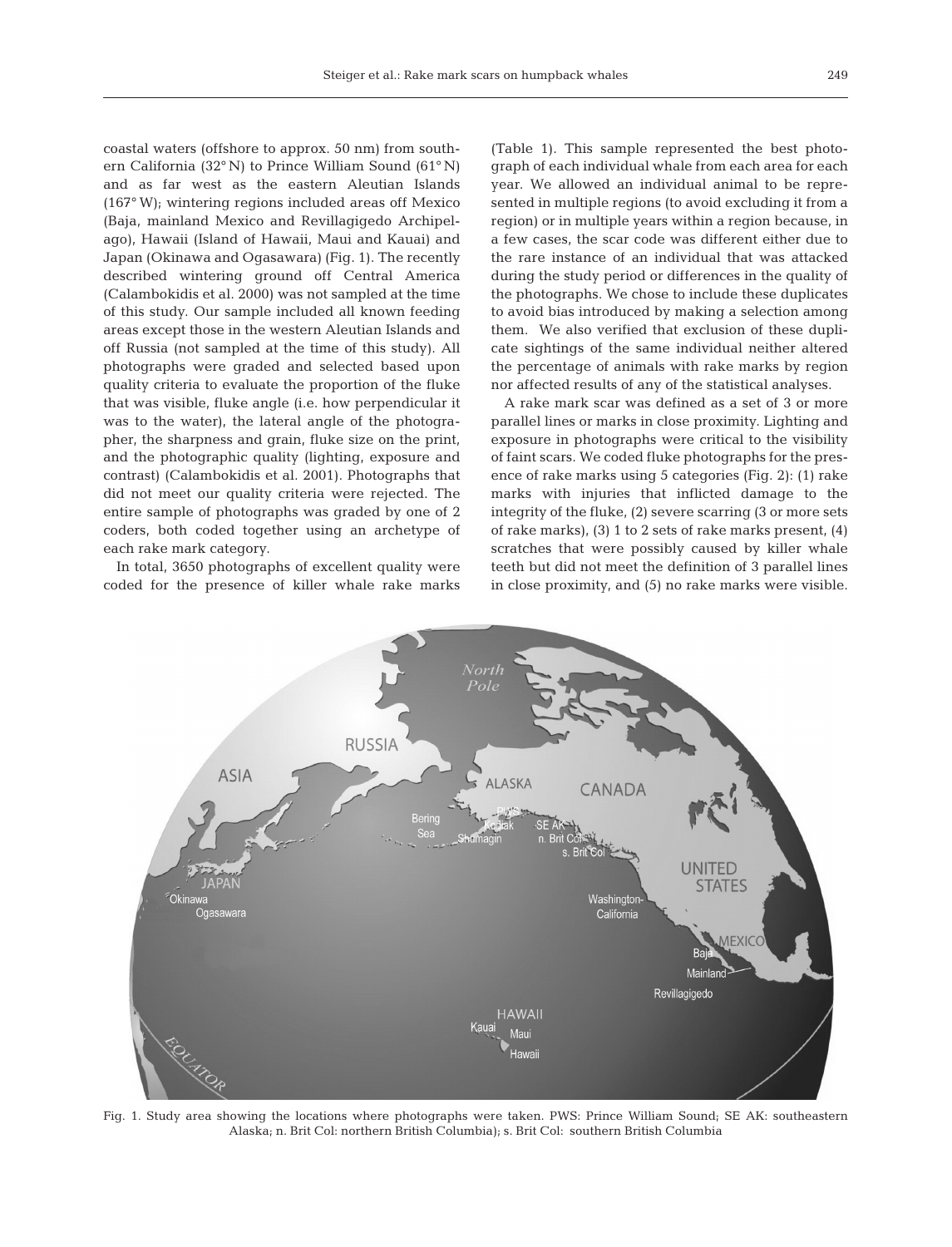| Region                          | Photos<br>selected | Unique<br><b>IDs</b> | Collector                                     |  |  |
|---------------------------------|--------------------|----------------------|-----------------------------------------------|--|--|
| Mexico                          |                    |                      |                                               |  |  |
| Mainland Mexico                 | 139                | 138                  | Univ. Nacional Autonoma de Mexico (UNAM)      |  |  |
| Baja California                 | 255                | 233                  | Univ. Autonoma de Baja California Sur (UABCS) |  |  |
| Revillagigedo Archipelago       | 168                | 159                  | J. Jacobsen, UNAM, UABCS                      |  |  |
| Hawaii                          |                    |                      |                                               |  |  |
| Island of Hawaii                | 433                | 401                  | Kewalo Basin Marine Lab (Univ. of Hawaii)     |  |  |
| Maui                            | 393                | 368                  | Hawaii Whale Research Foundation              |  |  |
| Kauai                           | 386                | 375                  | S. Cerchio                                    |  |  |
| Japan                           |                    |                      |                                               |  |  |
| Ogasawara                       | 360                | 257                  | Ogasawara Marine Center                       |  |  |
| Okinawa                         | 88                 | 63                   | Okinawa Expo Aquarium, WWF-Japan              |  |  |
| <b>US West Coast</b>            |                    |                      |                                               |  |  |
| California-Washington           | 694                | 454                  | Cascadia Research Collective (CRC)            |  |  |
| <b>British Columbia, Canada</b> |                    |                      |                                               |  |  |
| Southern Vancouver Island       | 13                 | 14                   | Center for Whale Research, CRC                |  |  |
| Northern British Columbia       | 64                 | 59                   | Fisheries and Oceans, Canada                  |  |  |
| <b>Alaska</b>                   |                    |                      |                                               |  |  |
| Southeastern Alaska             | 421                | 287                  | Glacier Bay National Park, J. Straley         |  |  |
| Prince William Sound            | 135                | 87                   | North Gulf Oceanic Society (NGOS)             |  |  |
| Kodiak Island                   | 79                 | 76                   | National Marine Mammal Lab (NMML), NGOS       |  |  |
| Shumagin Islands                | 15                 | 15                   | <b>NMML</b>                                   |  |  |
| Bering Sea                      | 7                  | 7                    | <b>NMML</b>                                   |  |  |
| <b>Total</b>                    | 3650               | 2993                 |                                               |  |  |

Table 1. *Megaptera novaeangliae*. Summary of the sample used. Photographs were taken between 1990 and 1993



Category 1

Category 4



Category 2



Category 3



Fig. 2. *Megaptera novaeangliae*. Examples of rake mark scarring categories. Photographs were taken by J.C., K.C.B., Todd Chandler and Joe Evenson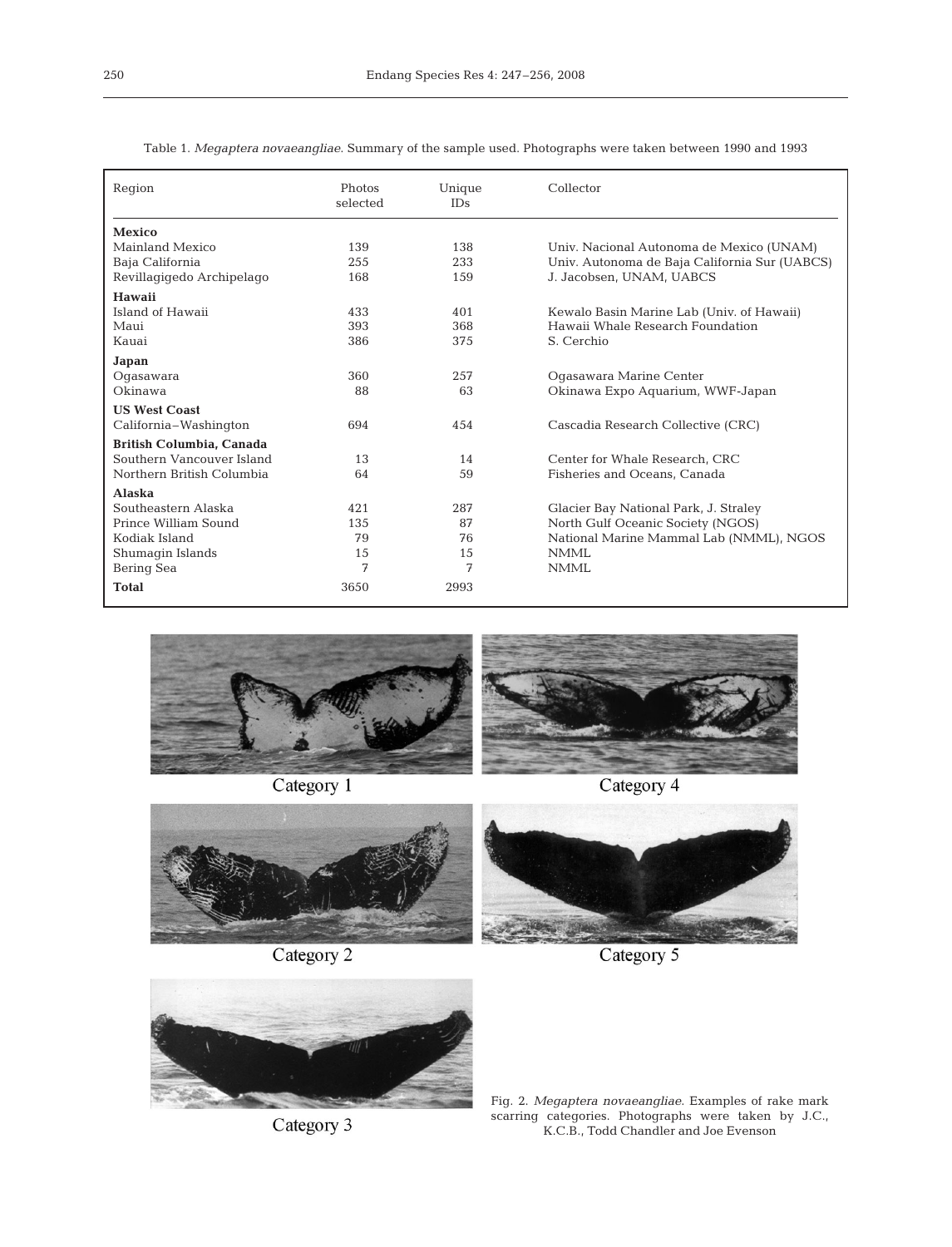For damaged flukes in Category 1, rake marks had to be visibly associated with the injury for it to be scored. Flukes with damage and no rake marks were counted in the no rake mark category (Category 5). For our analyses, we combined Categories 1 to 3 to examine the total number of animals with rake mark scars (excluding those with possible rake mark scars).

The majority of rake mark scars seen on humpback whale flukes in this study were very likely caused by the grasping and scraping of the conical teeth of killer whales, although we did not measure the distance between each rake scar on our photographs. The scars we describe here are consistent in appearance with those documented by George et al. (1994) on hunted bowhead whales *Balaena mysticetus*. These authors reported that killer whale rake marks were parallel scars 2.5 to 5.1 cm apart, measuring 1 cm in width. The scars that we observed were dissimilar to the arc-shaped jagged scars that are attributed to sharks (Brodie & Beck 1983, George et al. 1994, Naessig & Lanyon 2004). It is possible that some of the rake mark scars were caused by smaller odontocetes, such as false killer whales *Pseudorca crassidens*, which are known to occasionally bite large cetaceans (Palacios & Mate 1996, Weller 2002, Naessig & Lanyon 2004), but from our subjective observations of scar size, these were rare.

The incidence of scarring we report here is conservative and probably underestimates the true proportion of non-lethal attacks. Despite our strict quality criteria, we found a few cases where faint rake marks were not seen in a photograph of an individual but were visible in others when lighting and exposure were optimal.

## **RESULTS**

Overall, 15% (562 of 3650) of fluke photographs examined for all North Pacific regions had unambiguous, discernable rake mark scars (Table 2). Of those with these scars, 20% had damaged flukes with missing pieces associated with the rake marks. Most (60%) of the whales with rake marks had 1 or 2 sets of rake marks present.

When data were pooled, humpback whales on the 3 primary wintering grounds (Mexico, Hawaii, and Japan) had a significantly higher proportion of rake marks on their flukes than those sampled on the feeding grounds ( $\chi^2$  = 10.7, df = 1, p = 0.001). Significant differences were also found in the proportion of whales with rake mark scarring among North Pacific feeding grounds ( $\chi^2$  = 58.5, df = 4, p < 0.001) and among wintering regions ( $\chi^2$  = 62.1, df = 2, p < 0.001).

The incidence of rake marks for whales off California–Washington (20%) was at least twice as high as any other feeding region (5 to 9%, Fig. 3). While the lowest incidence of rake marks in feeding areas occurred off British Columbia (5%) and off southeastern Alaska (6%), there were no significant differences

| Region                         | No. of<br>photos | Scarring category-<br>With rake marks |                |     |             | Total with rake marks<br>Categories 1-3 |     |      |                |
|--------------------------------|------------------|---------------------------------------|----------------|-----|-------------|-----------------------------------------|-----|------|----------------|
|                                |                  |                                       | 2              | 3   | $4^{\rm a}$ | 5                                       | No. | $\%$ | SE $(\% )$     |
| Mainland Mexico                | 139              | 14                                    | 10             | 19  | 30          | 66                                      | 43  | 31   | 4              |
| Baja                           | 255              | 15                                    | 20             | 24  | 38          | 158                                     | 59  | 23   | 3              |
| Revillagigedos                 | 168              | 12                                    | 10             | 22  | 44          | 80                                      | 44  | 26   | 3              |
| Island of Hawaii               | 433              | 9                                     | 23             | 48  | 102         | 251                                     | 80  | 18   | $\overline{2}$ |
| Maui                           | 393              | 9                                     | 10             | 40  | 56          | 278                                     | 59  | 15   | $\overline{2}$ |
| Kauai                          | 386              | 14                                    | 9              | 36  | 74          | 253                                     | 59  | 15   | $\overline{2}$ |
| Oqasawara                      | 360              | 4                                     | 2              | 22  | 80          | 252                                     | 28  | 8    |                |
| Okinawa                        | 88               | $\Omega$                              | $\overline{2}$ | 3   | 19          | 64                                      | 5   | 6    | $\overline{2}$ |
| All wintering regions (pooled) | 2222             | 77                                    | 86             | 214 | 443         | 1402                                    | 377 | 17   |                |
| Avq. of all wintering regions  |                  |                                       |                |     |             |                                         |     | 18   |                |
| California-Washington          | 694              | 32                                    | 18             | 88  | 126         | 430                                     | 138 | 20   | $\overline{2}$ |
| British Columbia               | 77               | $\Omega$                              |                | 3   | 8           | 65                                      | 4   | 5    | 3              |

Table 2. *Megaptera novaeangliae.* Rake mark scarring results (n = 3650) by region. Scarring categories were: (1) damaged flukes, (2) 3 or more sets of rake marks, (3) 1 to 2 sets of rake marks, (4) possible rake marks, (5) no rake marks

SE Alaska 421 0 3 21 106 291 24 6 1 Prince William Sound<br>
135 3 3 6 19 104 12 9 2<br>
13 6 9 85 7 7 3 Kodiak-Aleut-Bering 101 0 1 6 9 85 7 7 3<br>
All feeding areas (pooled) 1428 35 26 124 268 975 185 13 1 All feeding areas (pooled) 1428 35 26 124 Avg. of all feeding areas 9 All areas (pooled) 3650 112 112 338 711 2377 562 15 1<br>Avg. of all areas 15 15 Avg. of all areas <sup>a</sup>Scars that were possibly caused by killer whale teeth but did not meet the definition of 3 parallel lines in close proximity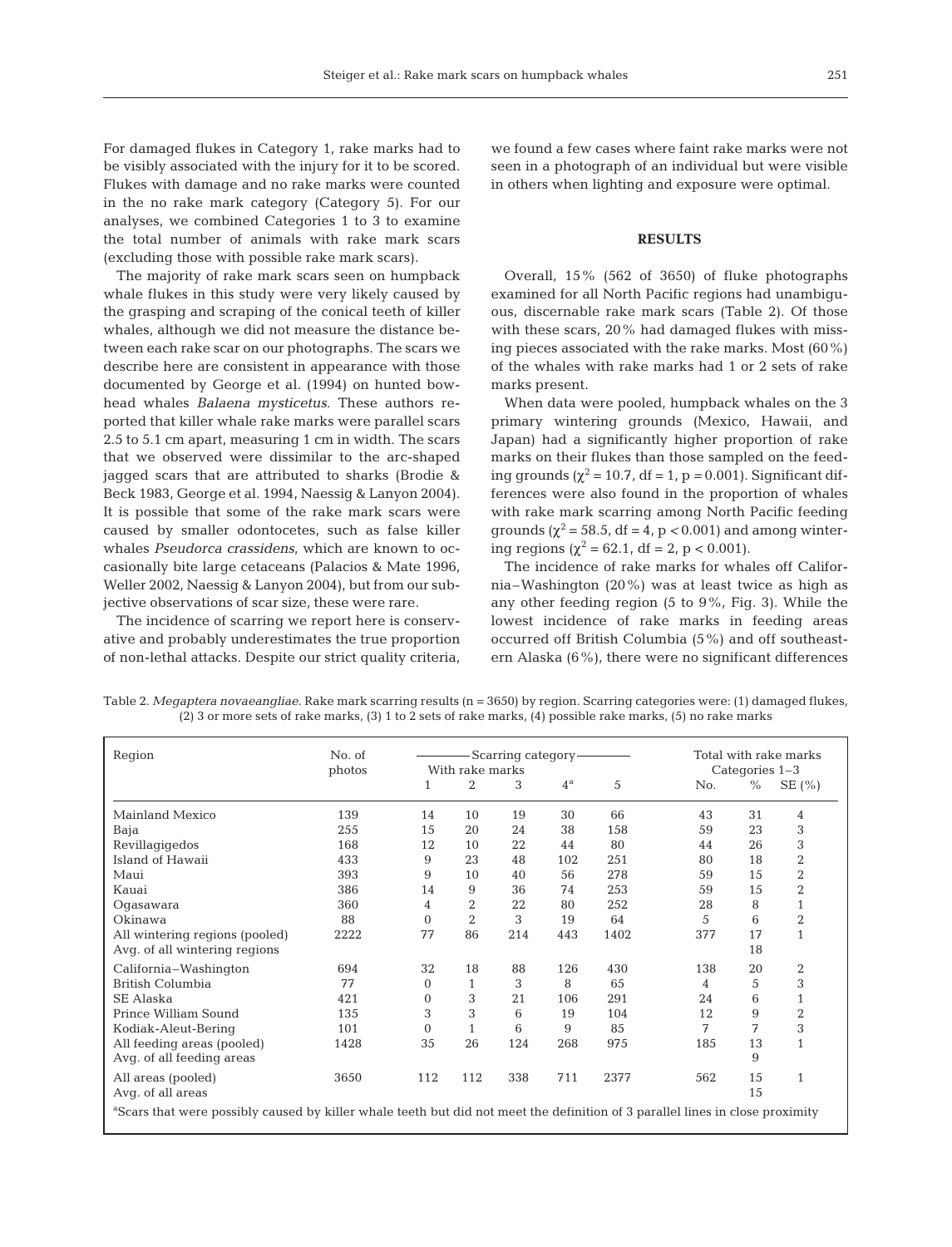

among feeding areas when California-Washington was excluded  $(\chi^2 = 2.0, df = 3, p = 0.578)$ . For wintering regions, rake mark scars were more prevalent on whales off Mexico (26%) than those at other wintering areas (Japan 7%, Hawaii 16%, Fig. 3). While lower than Mexico, Japan and Hawaii were still significantly different from each other ( $\chi^2$  =21.9, df = 1, p < 0.001). The proportion of rake marks on whales in all areas off Mexico was high (Baja 23%, mainland Mexico 31%, Revillagigedos 26%). There were no significant differences among areas within any of the 3 wintering grounds ( $\chi^2$  test,  $p > 0.05$  in all 3 cases).

#### **DISCUSSION**

It is useful to examine rake mark scarring as an indicator of killer whale attacks because so few attacks are actually witnessed. Jefferson et al. (1991) reported only 12 accounts of killer whale attacks on humpback whales since the mid-1800s worldwide. Similarly, in an 'extensive (but not exhaustive) review' of literature going back as far as 1840 through 1968, Mizroch & Rice (2006) found 11 accounts of killer whale attacks on whales in the North Pacific; none of these attacks were on humpback whales. However, the high prevalence of rake mark scarring in recent decades demonstrates that in some areas (e.g. whales off Mexico), as many as a third of all animals have survived an attack at least once. Considering the long lifespan of a humpback whale (approx. 90 yr, estimated from Chittleborough 1959), the proportion of time that a whale is under threat of attack over its lifetime may be small. Because it appears that most attacks appear to occur when whales are calves (Clapham 1996, Naessig & Lanyon 2004, Mehta et al. 2007), the high prevalence of rake mark scarring in some areas indicates that predation could be a significant source of calf mortality, particularly in some regions.

Killer whales would not risk the physical danger and energy expenditure of attacks on humpback whales without the benefit of a fair amount of success. The flukes of large whales are powerful and, for the killer whale, there is substantial risk associated with attacks on this species. A bowhead whale was observed to kill a killer whale by hitting it with its fluke (Eschricht 1866), and a gray whale was reported to use its fluke to kill a walrus *Odobenus rosmarus* (Mazzone 1987). For this reason, we believe that when killer whales actually bite the flukes of a large cetacean (causing rake mark scars), these encounters are largely predatory attacks.

Rake mark scarring is a complex combination of a number of factors: the attack rate, escape rate and long-term behavior of the animals that survive attacks. While scarring data are not an unequivocal measure of successful predation, we know that the population with the highest incidence of rake marks is the population that survives the greatest number of killer whale attacks. We assume that the rate of unsuccessful attacks (as indicated by rake marks) reflects the degree of predatory pressure and is correlated with the rate of overall attacks. While a study of the survivors of attacks presents potential biases, we believe that our data present a reasonable measure of regional differences in the rate of attacks on humpback whales throughout the North Pacific Ocean.

The rate of attacks and the incidence of unsuccessful attempts (revealed by rake marks on the flukes) would vary by the prey species. The large cetacean species that tend to resist attacks by thrashing their flukes (e.g. humpback or sperm whales, Weller 2002), would probably be more likely to survive attacks (with rake marks on their flukes) than those with more submissive physical reactions, that are less able to fight back in response to attacks (e.g. minke whales, Ford et al. 2005). The 2 large cetacean species considered to be most frequently killed by killer whales, i.e. gray and bowhead whales (Reeves et al. 2007), however, are species on which rake marks on survivors are also commonly seen (George et al. 1994, Weller 2002).

Several demographic, temporal and behavioral factors may influence our findings of overall higher prevalence of rake marks found on whales at the wintering grounds compared to feeding areas. Wintering ground samples are less representative of the entire popula-

0.15 0.2 0.25 0.3 0.35

Percentage with rake marks

Percentage with rake marks

0.05 0.1

> **Mex Me**<br>O Head **Mex Mnld Mex** Baja **Hawaii** Japan **All Wints**

168

139

255

1212 2222

448

694

CA-WA Briti. Col. SE AX

Kodiak/Aleut.

135

77 421

**All Feed** 

101

1428

Wintering regions | Feeding areas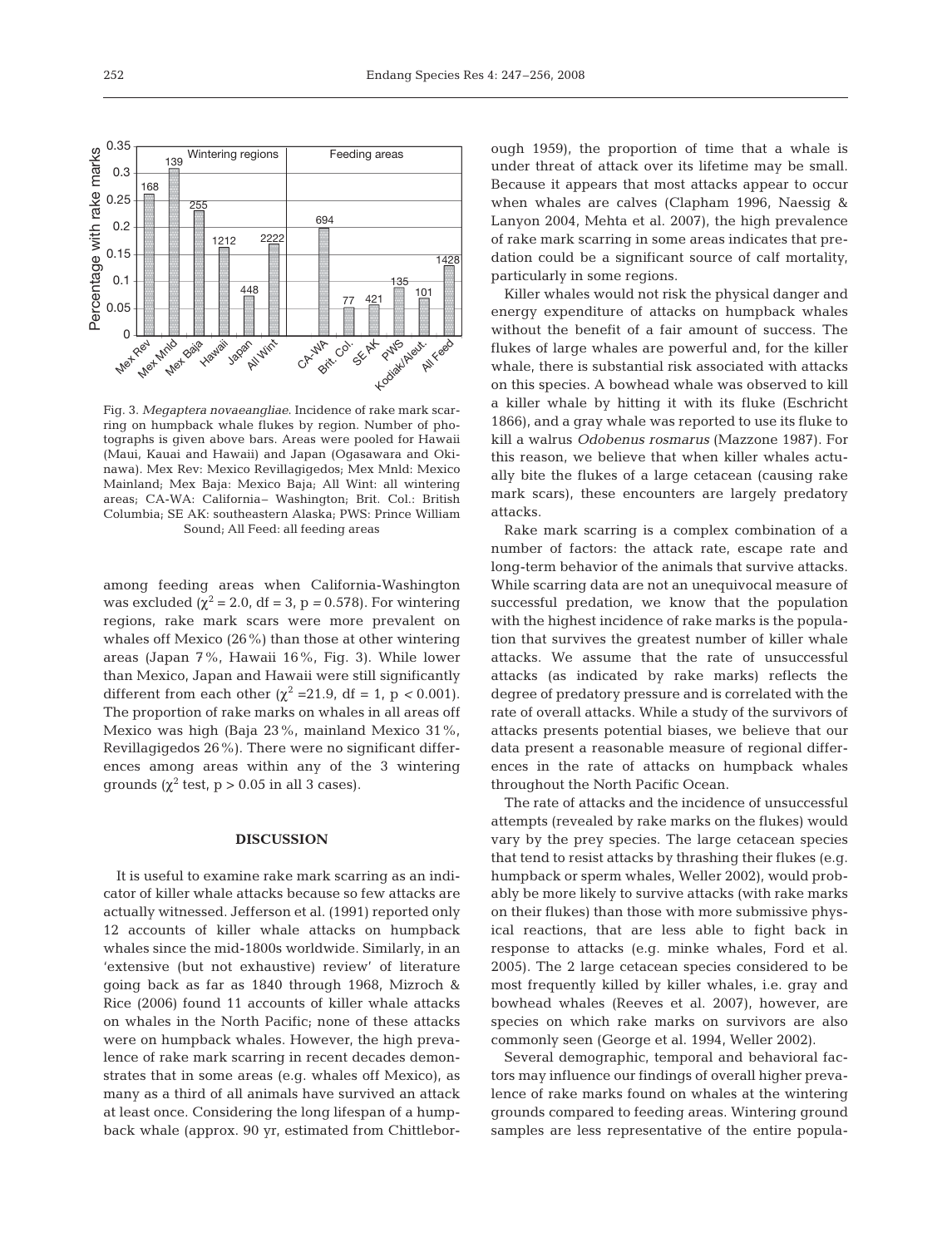tion than feeding area samples (Clapham et al. 1995), where males are more likely to return and are present in greater numbers than females (Brown et al. 1995, Craig & Herman 1997, Smith et al. 1999) and juveniles are probably underrepresented (Robbins 2007). Wintering-ground samples could also be biased because of habitat preferences and differences in migratory timing related to age, sex and reproductive status (Smultea 1994, Brown et al. 1995, Craig & Herman 2000, Craig et al. 2003). Changes in the rate of killer whale attacks over time would affect the proportion of animals with rake marks when the sample is skewed by age class. If killer whale attacks were to occur primarily at or near breeding grounds (as we suggest below), then males and older animals that spend longer periods on the breeding grounds might be more subject to attack there. Because we believe that calves are the primary targets of predation (Naessig & Lanyon 2004, Mehta et al. 2007), the impact of longer tenure on breeding grounds would only have a small effect. It is also possible that attacked animals may behave or be distributed differently. At this point, we cannot resolve to what degree these factors affect the higher observed incidence of rake marks on the breeding areas compared to the feeding grounds.

The overall proportion of humpback whales with rake mark scars for the entire North Pacific sample was within the range of 14 to 20% of whales with rake mark scars reported in the North Atlantic (Katona et al. 1988) and off eastern Australia (Naessig & Lanyon 2004). However, the incidence of animals we observed with rake marks in specific areas (7 to 31% in wintering grounds and 5 to 20% in feeding areas) often fell outside the ranges reported previously. Clearly, humpback whales in different regions within the North Pacific are exposed to very different levels of predation and general assumptions regarding predation pressure should take into account such regional differences. For example, Dolphin (1987) draws conclusions about predator–prey relationships based on the lack of killer whale attacks on humpback whales in southeastern Alaska, an area where the incidence of rake mark scars was low  $(6\%)$ .

That whales off California and Mexico had the highest rate of rake marks is consistent with the migratory connection between these areas; mainland Mexico and Baja are primary migratory destinations for humpback whales off California (Urbán-R. et al. 2000, Calambokidis et al. 2000, 2001). While mammal-eating killer whales occur in both regions (Black et al. 1997), our evidence suggests that most attacks occur on or near the Mexican wintering grounds (Fig. 3). All 3 Mexican wintering areas showed a similarly high incidence of rake marks, even though whales in these areas have different migratory destinations. The incidence of rake marks on humpback whales that winter in the offshore Mexican waters of the Revillagigedo Archipelago (26%) and those off mainland Mexico (31%) are both high, even though few humpback whales from the Revillagigedos migrate to California (Urbán-R. et al. 2000, Calambokidis et al. 2000, 2001). If the high incidence of rake marks on humpback whales off Mexico were the result of attacks off California, then we would expect the proportion of scarred whales off mainland Mexico to be substantially higher than those at the Revillagigedo Archipelago.

The high prevalence of killer whale rake mark scars on humpback whales off California and Mexico is in contrast to the relatively low density of killer whales in these 2 regions compared to higher latitudes. Overall, killer whales are more abundant at higher latitudes than in tropical waters; in the North Pacific, killer whale densities off Central America, Mexico, and California (0.02 to 0.06 ind. 100  $km^{-2}$ ) are substantially lower than feeding areas to the north, including Oregon and Washington, British Columbia, and Alaskan waters (0.19 to 0.68 ind. 100  $km^{-2}$ , except for the central Bering Sea estimate of 0.06) (Forney & Wade 2007). We suggest that killer whales in tropical waters are more selectively targeting humpback whales seasonally and, while the density of killer whales overall may be lower, the percentage of animals that prey on whales may be high.

Selective prey choice on baleen whales by killer whales off California and Mexico may reflect the presence of large numbers of both humpback and gray whale calves in this region. The waters off Mexico are unique in that they are calving grounds for both gray and humpback whales (Rice & Wolman 1971, Urbán-R. & Aguayo 1987, Urbán-R. et al. 2003). Both species follow a similar migratory path in coastal waters off Baja California and California; gray whale calves are born off southern Baja California in winter (Rice et al. 1981, Urbán-R. et al. 2003) and migrate northward along the California coast in spring (Poole 1984), this coastal migration route is also used by humpback whales and their calves traveling to feeding grounds of the US West Coast (Urbán-R. et al. 2000). For tropical waters, Baird (2002) hypothesized that killer whales in areas of low productivity have a broader diet than those in high latitudes, where prey specialization is generally seen. Killer whale predation on newborn calves would involve a lower energetic cost and less risk than predation on older animals. This is supported by the rake mark data, which show that most scarring occurs in the first year of life (Naessig & Lanyon 2004).

The premise of the Corkeron & Connor (1999) migration hypothesis is that, for pregnant baleen whales, the major selective advantage of migration is to reduce the risk of killer whale predation on newborn calves. Our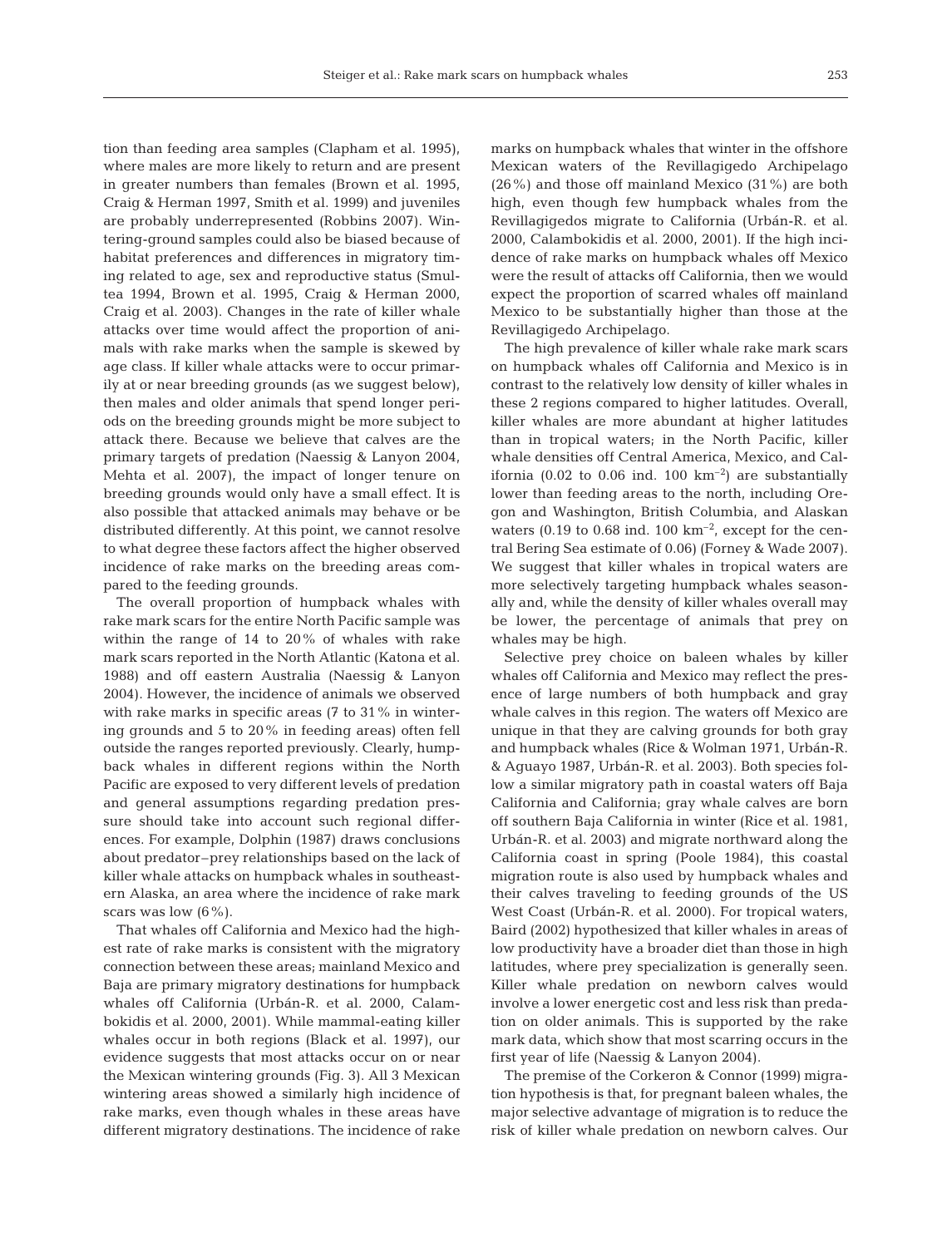data suggest that a substantial proportion of humpback whales are affected by predation attempts; this would support Corkeron & Conner's hypothesis. However, our inference that the majority of attacks occur on the wintering grounds is contrary to the predictions of Corkeron & Connor (1999). Our data show that humpback whales are not currently avoiding this risk by migrating to tropical waters in the eastern North Pacific, although it is impossible to predict the rate of attack that humpback whale calves would experience if born during winter on the feeding grounds. In response to criticism by Clapham (2001) that killer whale attacks were not common in feeding areas, Connor & Corkeron (2001) stated that their hypothesis addressed the distal causes of migration in evolutionary history, when killer whale attacks might have been more prevalent in the high-latitude feeding areas. Current migratory behavior, then, might be derived from the early selection of those animals that avoided predation by migrating, even if this strategy may not appear to be effective at this time. The prevalence of rake mark scars in some regions supports the possibility that predation on calves could be a factor that has affected the behavior of large whales.

Evidence from the US West Coast is inconsistent with the hypothesis that the depletion of large whale populations during commercial whaling forced killer whales to shift their predation to smaller prey, thus triggering the sequential collapse of pinniped and sea otter populations (as Springer et al. 2003 hypothesized for western Alaska). Along the US and Mexico west coasts, while humpback and gray whales were severely depleted through the mid-1960s (Rice 1963, Clapham et al. 1997), this region has experienced substantial increases in pinniped populations (summarized by Wade et al. 2006). Additionally, our inference that most attacks occur on or near the wintering grounds (and that whales from the Alaskan coast have relatively low levels of scarring) is inconsistent with a primary assertion of Springer et al.'s (2003) hypothesis that killer whales, at least historically, preyed heavily on large whales in high-latitude feeding areas such as the Bering Sea. While this might not be the case if killer whales selected to feed on the carcasses from whales killed or injured during whaling (as suggested by Whitehead & Reeves 2005), it is still not clear why this also would not have occurred off the US West Coast and caused a collapse of pinniped populations there.

Because humpback whale numbers in the North Pacific appear to be increasing (Calambokidis et al. 1997), it seems that killer whale predation is not having a significant impact on these populations. Overall basin-wide estimates of the abundance of humpback whales in the North Pacific were estimated as 6010

 $(SE = 474)$  in the early 1990s and appeared to be increasing as they recovered from commercial whaling (Calambokidis et al. 1997). Abundance estimates show an increasing trend of about 8% per year for the California–Oregon–Washington feeding aggregation (Calambokidis & Barlow 2004) and 10% per annum for the population that migrates between Hawaii and Alaska (Mizroch et al. 2004, Cerchio 1998). We cannot dismiss completely, however, the potential for some effect of predation on the rate of increase; the observed proportion of humpback whale calves in the US West Coast feeding area is lower than other humpback whale populations, although this could be biased by the timing of observations (Steiger & Calambokidis 2000).

*Acknowledgements.* The data used in this study were collected as part of a larger study to examine movements, stock structure and estimate abundance of humpback whales in the North Pacific (Calambokidis et al. 1997, 2001), funded by NOAA Southwest Fisheries Science Center (SWFSC) and the National Marine Mammal Laboratory (NMML). J. Barlow and D. DeMaster were the Contract Representatives. The project would not have been possible without the collaboration of many who generously provided their data. Organizations supporting these researchers included Cascadia Research Collective (CRC), J. Straley Investigations, Kewalo Basin Marine Mammal Laboratory (University of Hawaii), Moss Landing Marine Laboratories (MLML), Hawaii Whale Research Foundation, Universidad Autónoma de Baja California Sur (UABCS), North Gulf Oceanic Society (NGOS), Center for Whale Research (CWR), Glacier Bay National Park, Okinawa Expo Aquarium (OEA, now called the Okinawa Churaumi Aquarium), Fisheries and Oceans Canada (DFO), Vancouver Aquarium, Universidad Nacional Autónoma de México (UNAM), Ogasawara Marine Center (OMC), WWF-Japan, NMML and SWFSC. Many people contributed to the photo-identification studies; those with key roles in collecting photographs included T. Chandler, N. Black, G. Ellis, J. Waite, M. Salinas, N. Higashi, Y. Miyamura, K. Mori, F. Sato, D. Claridge, P. Bloedel, C. Matkin, and T. Norris. K. Rasmussen, L. Schlender, D. Bristow, D. Ellifrit, C. Morrison-Price, J. Quan, J. Sales and E. Walton, and many research interns at CRC provided valuable help with data analysis and organization. R. W. Baird provided valuable insights into killer whale predation. R. W. Baird, P. J. Clapham, J. A. Estes, R. L. Pitman, C. T. Tynan and 2 anonymous reviewers improved the manuscript with their advice.

### LITERATURE CITED

- Baird RW (2002) Killer whales of the world. Voyageur Press, Stillwater, MN
- ▶ Baird RW, Dill LM (1996) Ecological and social determinant of group size in transient killer whales. Behav Ecol 7:408–416
- ▶ Baker CS, Herman LM, Perry A, Lawton WS and others (1986) Migratory movement and population structure of humpback whales (*Megaptera novaeangliae*) in the central and eastern North Pacific. Mar Ecol Prog Ser 31:105–119
- ▶ Baldridge A (1972) Killer whales attack and eat a gray whale. J Mammal 53:898–900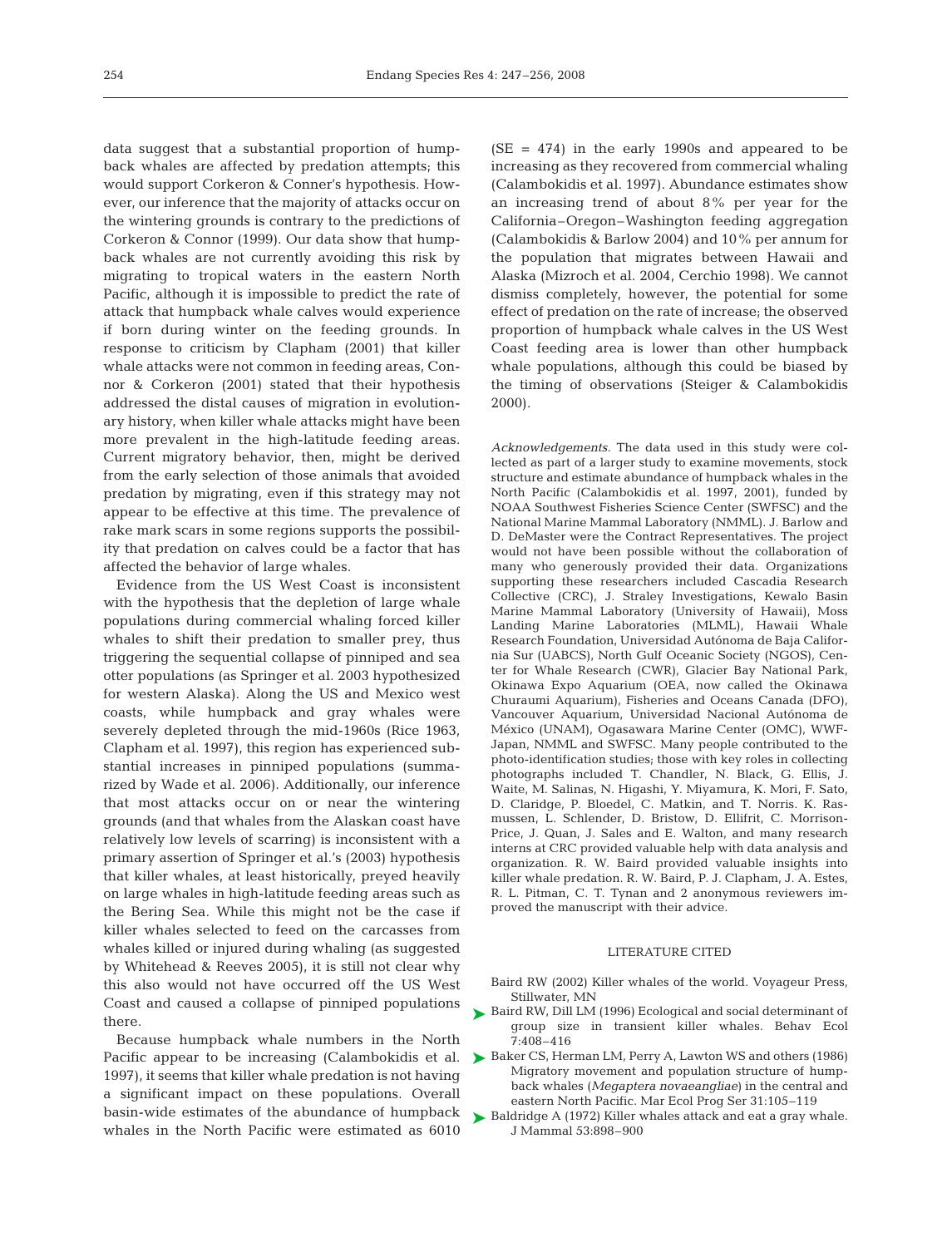- Black NA, Schulman-Janiger A, Tennullo RL, Guerrero-Ruiz > Craig AS, Herman LM, Gabriele CM, Pack AA (2003) Migra-M (1997) Killer whales off California and western Mexico: a catalog of photo-identified individuals. NOAA Technical Memorandum, NOAA-TM-NMFS-SWFSC-247, National Technical Information Service, Springfield, VA
- Brodie P, Beck P (1983) Predation by sharks on the grey seal (*Halichoerus grypus*) in eastern Canada. Can J Aquat Sci 40:267–271
- ► Brown MR, Corkeron PJ, Hale PT, Shultz KW, Bryden MM (1995) Evidence for a sex-segregated migration in the humpback whale (*Megaptera novaeangliae*). Proc R Soc Lond B Biol Sci 259:229–234
- ► Calambokidis J, Barlow J (2004) Abundance of blue and humpback whales in the eastern North Pacific estimated by capture-recapture and line-transect methods. Mar Mamm Sci 20:63–85
	- Calambokidis J, Steiger GH, Straley JM, Quinn TM II and others (1997) Abundance and population structure of humpback whales in the North Pacific Basin. Rep to SW Fish Sci Ctr, La Jolla, CA. Available at: www. cascadiaresearch.org/reports/rep-NPAC.pdf
- ► Calambokidis J, Steiger GH, Rasmussen K, Urbán-R J and others (2000) Migratory destinations of humpback whales from the California, Oregon and Washington feeding ground. Mar Ecol Prog Ser 192:295–304
- ► Calambokidis J, Steiger GH, Straley JM, Herman LM and others (2001) Movements and population structure of humpback whales in the North Pacific. Mar Mamm Sci 17:769–794
- ► Cerchio S (1998) Estimates of humpback whale abundance off Kauai, 1989–1993: evaluating biases associated with sampling the Hawaiian Islands breeding assemblage. Mar Ecol Prog Ser 175:23–34
- ► Cerchio S, Gabriele CM, Norris TF, Herman LM (1998) Movements of humpback whale between Kauai and Hawaii: implications for population structure and abundance esti-175:13–22
- ► Chittleborough RG (1959) Determination of age in the humpback whale, *Megaptera nodosa* (Bonnaterre). Aust J Mar Freshw Res 10:125–143
	- Clapham PJ (1996) The social and reproductive biology of humpback whales: an ecological perspective. Mammal Rev 26:27–49
- Clapham PJ (2001) Why do baleen whale migrate? A ➤ response to Corkeron and Conner. Mar Mamm Sci 17:432–436
- ► Clapham PJ, Bérubé M, Mattila DK (1995) Sex ratio of the Gulf of Maine humpback whale population. Mar Mamm Sci 11:227–231
- ► Clapham PJ, Leatherwood S, Szczepaniak I, Brownell RL Jr (1997) Catches of humpback and other whales from shore stations at Moss Landing and Trinidad, California, 1919–1926. Mar Mamm Sci 13:368–394
- ► Connor RC, Corkeron PJ (2001) Predation past and present: killer whales and baleen whale migration. Mar Mamm Sci 17:436–439
- ► Corkeron PJ, Connor RC (1999) Why do baleen whales migrate? Mar Mamm Sci 15:1228–1245
	- Craig AS, Herman LM (1997) Sex differences in site fidelity and migration of humpback whales (*Megaptera novaeangliae*) to the Hawaiian waters. Can J Zool 75: 1923–1933
- ▶ Craig AS, Herman LM (2000) Habitat preferences of female humpback whales *Megaptera novaeangliae* in the Hawaiian Islands are associated with reproductive status. Mar Ecol Prog Ser 193:209–216
- tory timing of humpback whales (*Megaptera novaeangliae)* in the Central North Pacific varies with age, sex and reproductive condition. Behaviour 140:981–1001
- Darling JD, McSweeney DJ (1985) Observations of the migrations of North Pacific humpback whales (*Megaptera novaeangliae*). Can J Zool 63:308–314
- DeMaster DP, Trites AW, Clapham P, Mizroch S, Wade P, Small RJ, Ver Hoef J (2006) The sequential megafaunal collapse hypothesis: testing with existing data. Prog Oceanogr 68:329–342
- Dolphin WF (1987) Observations of humpback whale, *Megaptera novaeangliae*-killer whale, *Orcinus orca*, interactions in Alaska: comparison with terrestrial predator-prey relationships. Can Field Nat 101:70–75
- Eschricht DF (1866) On the species of the genus *Orca* inhabiting the northern seas. In: Flower WH (ed) Recent memoirs of the Cetacea. Ray Society, London, p 151–188
- ► Flórez-González L, Capella JJ, Rosenbaum HC (1994) Attack of killer whales (*Orcinus orca*) on humpback whales (*Megaptera novaeangliae*) on a South American Pacific breeding ground. Mar Mamm Sci 10:218–222
- ► Ford JKB, Ellis GM, Barrett-Lennard LG, Morton AB, Palm RS, Balcomb KC III (1998) Dietary specialization in two sympatric populations of killer whales (*Orcinus orca*) in coastal British Columbia and adjacent waters. Can J Zool 76:1456–1471
- ► Ford JKB, Ellis GM, Matkin DR, Balcomb KC, Briggs D, Morton AB (2005) Killer whale attacks on minke whales: prey capture and antipredator tactics. Mar Mamm Sci 21:603–618
	- Forney KA, Wade P (2007) Worldwide distribution and abundance of killer whales. In: Estes JA, DeMaster DP, Doak DF, Williams TM, Brownell Jr RL (eds) Whales, whaling, and ocean ecosystems. University of California Press, Berkeley, p 145–162
- mation in the Hawaiian Islands. Mar Ecol Prog Ser ▶ George JC, Suydam R (1998) Observations of killer whales (*Orcinus orca*) predation in the northeastern Chukchi and western Beaufort seas. Mar Mamm Sci 14:330–332
	- George JC, Philo LM, Hazard K, Withrow D, Carroll GM, Suydam R (1994) Frequency of killer whale (*Orcinus orca*) attacks and ship collisions based on scarring on bowhead whales (*Balaena mysticetus*) of the Bering-Chukchi-Beaufort Seas stock. Arctic 47:247–255
	- Goley PD, Straley JM (1994) Attack on gray whales (*Eschrichtius robustus*) in Monterey Bay, California, by killer whales (*Orcinus orca*) previously identified in Glacier Bay, Alaska. Can J Zool 72:1528–1530
	- Jefferson TA, Stacey PJ, Baird RW (1991) A review of killer whale interactions with other marine mammals: predation to co-existence. Mammal Rev 21:151–180
	- Katona SK, Baxter B, Brazier O, Kraus S, Perkins J, Whitehead H (1979) Identification of humpback whales by fluke photographs. In: Winn HE, Olla BL (eds) Behavior of marine mammals, Vol 3. Plenum Press, New York, p 33–44
	- Katona SK, Beard JA, Girton PE, Wenzel F (1988) Killer whales (*Orcinus orca*) from the Bay of Fundy to the Equator, including the Gulf of Mexico. Rit Fiskid 11:205–224
	- Kraus S (1990) Rates and potential causes of mortality in ➤North Atlantic right whales (*Eubalaena glacialis*). Mar Mamm Sci 6:278–291
		- Mazzone WS (1987) Walrus, *Odobenus rosmarus*, and whale interactions: an eyewitness account. Can Field Nat 101:590–591
		- Mehta AV (2004) How important are large whales as prey for killer whales (*Orcinus orca*) in high latitudes? MA thesis, Boston University, Boston, MA